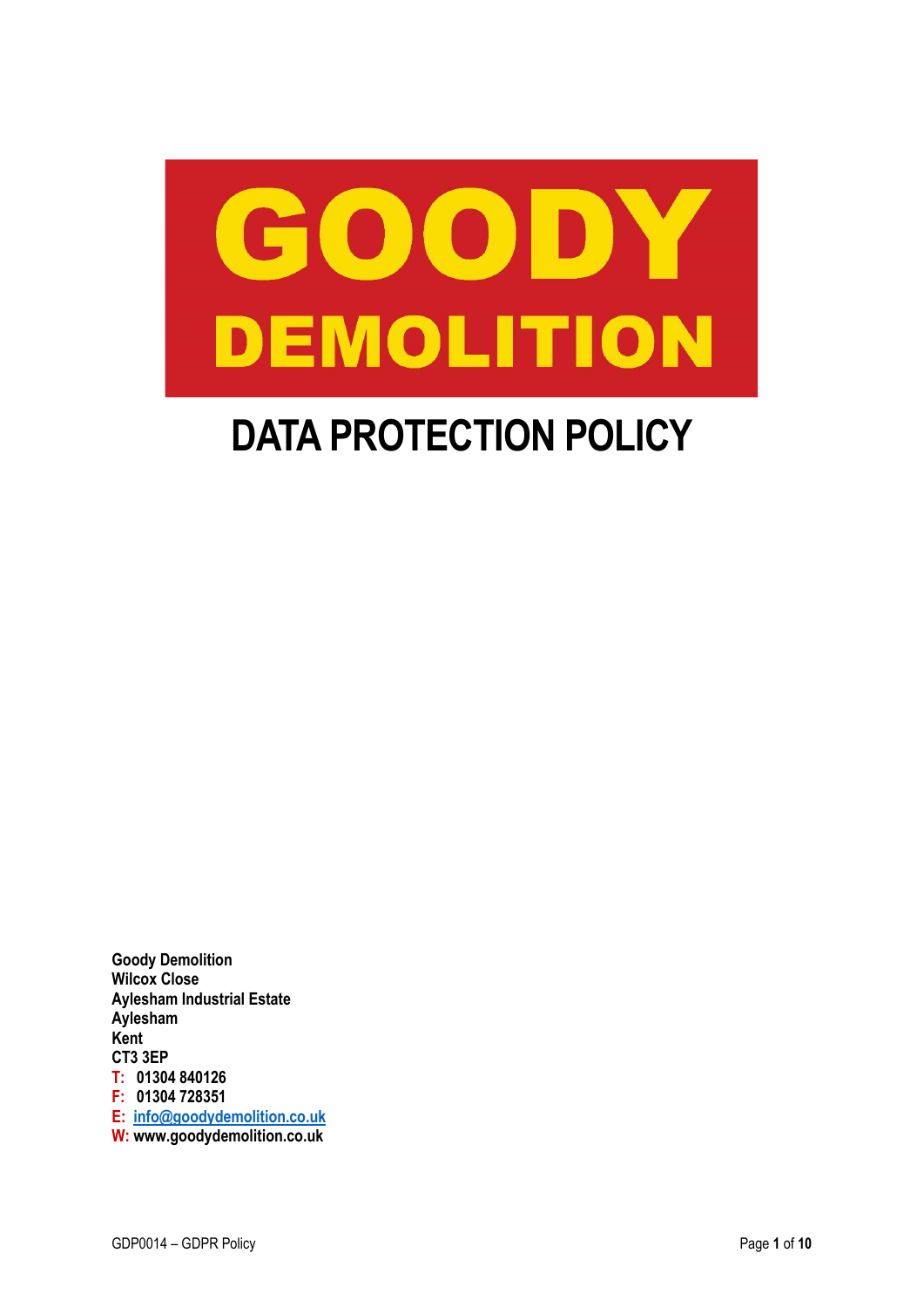## **Reviewed:** 22-03-2021

#### **Date of next review:** 21-03-2022

# **Version:** 2

| <b>Issue Number:</b> | Date:          | <b>Comments:</b>       |
|----------------------|----------------|------------------------|
| 001                  | 16th July 2018 | First Issue            |
| 002                  | 21st May 2019  | Addition of Change Log |
|                      |                |                        |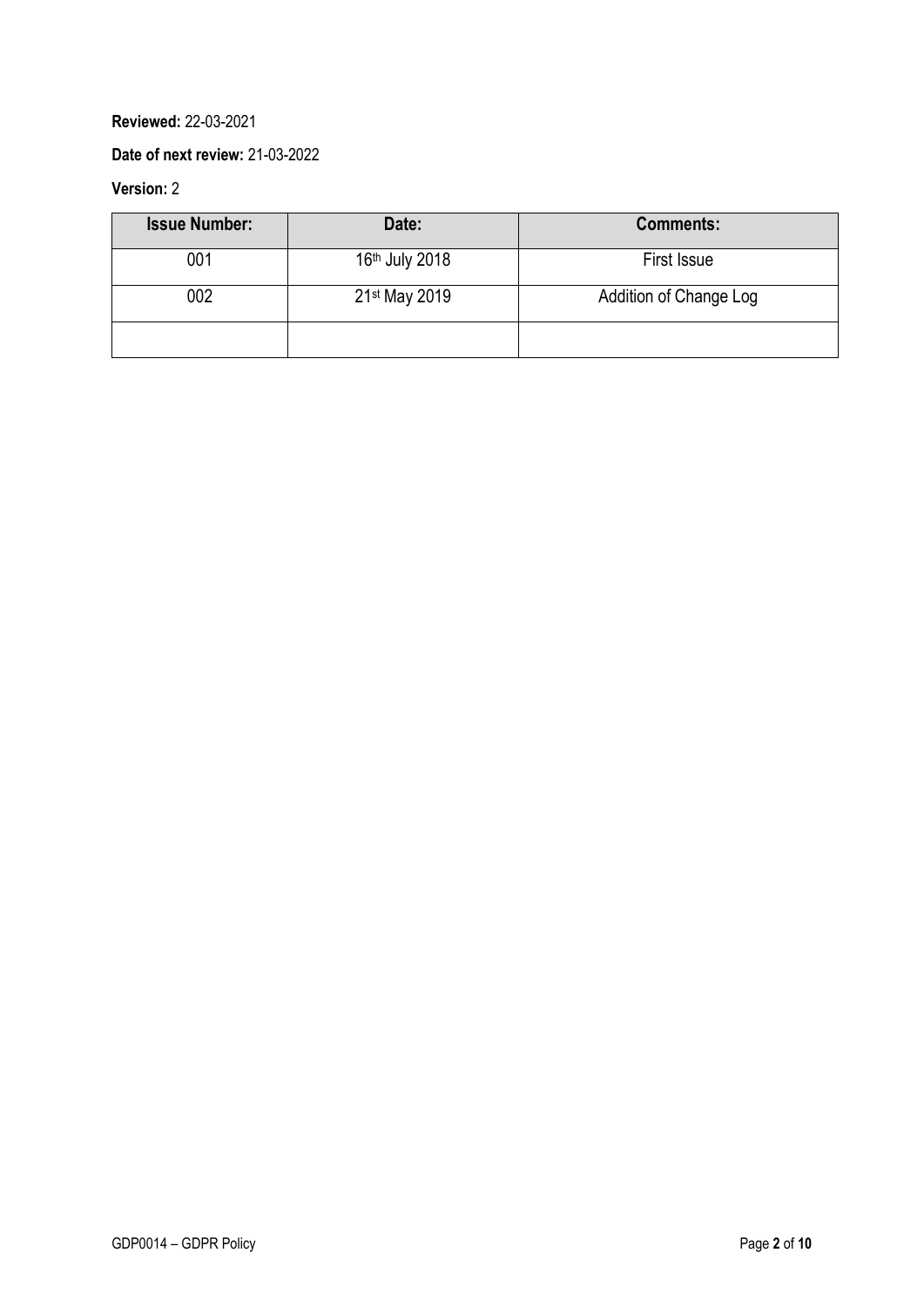# **Contents**

<span id="page-2-0"></span>

| 1. |  |
|----|--|
| 2. |  |
|    |  |
|    |  |
|    |  |
|    |  |
|    |  |
|    |  |
|    |  |
| 4. |  |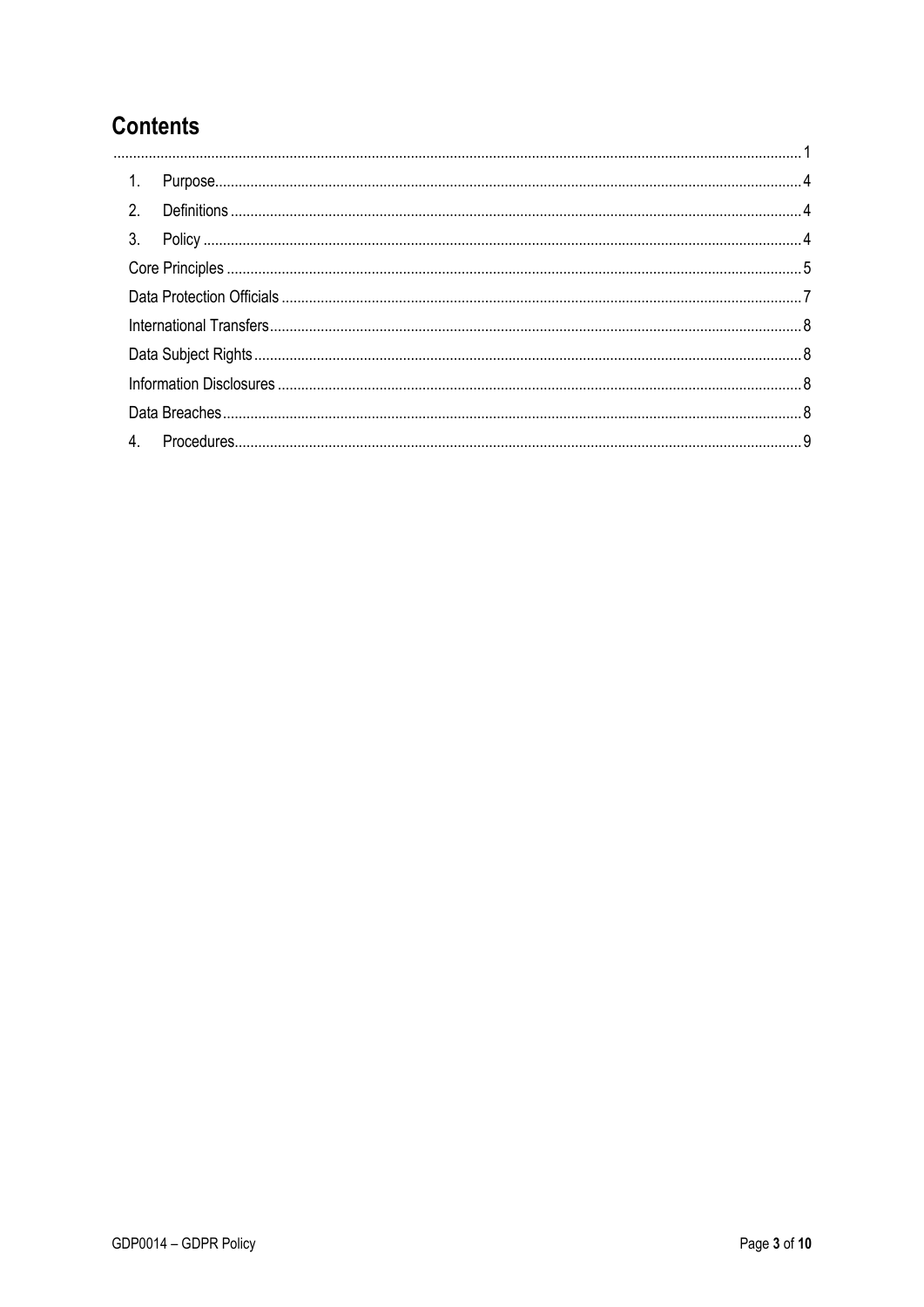# **1. Purpose**

This document describes how, as a Data Controller, Goody Demolition aspires to the highest standards with regards to data protection and has been written to replace the existing Data Protection Policy (DPP) in order to bring Goody Demolitions data protection practices, procedures and processes in-line with the new General Data Protection Regulation (GDPR) which came into for on 25<sup>th</sup> May 2018.

The GDPR and its associated Bills supersede the Data Protection Act (DPA) 1998. It recognises additional rights to a data subject, tighter controls over the collection, use, storage and transfer (processing) of personal information (PI) and shifts the burden of accountability for the processing to the data controller and / or processor.

## <span id="page-3-0"></span>**2. Definitions**

- 2.1. 'We' means Goody Demolition as a company
- 2.2. Information owners: The individuals or departments within Goody Demolition that take responsibility for personal data.
- 2.3. Data controller: The entity (in this case, Goody Demolition) that determines the purposes and means of processing personal data.
- 2.4. Data processor: The entity that is responsible for processing personal data on behalf of a data controller.
- 2.5. Information Asset Register (IAR): This document serves as the basis of our personal data processing procedures. It specifies which data we store, how it is stored, how it is protected, with whom it is shared and the rights that data subjects have to it.
- 2.6. Information flow maps (DFMs): These documents show, visually, the path that our personal data takes as it enters, moves through and gets transferred from our company.
- 2.7. Information Update Register (IUR): This document provides an audit trail of updates that have occurred as a result of execution of a data subjects rights or an update that has occurred in the line of business. It allows us to prove that we have complied with a data subjects requests and affords us a level of data integrity that allows us to comply with the GDPR.
- 2.8. Privacy Impact Assessment (PIA): These documents will be created as required to evaluate the potential privacy impact to data subjects when employing new technologies within the business. They enable us to provide documented decisions which allow us to comply with the GDPR.
- 2.9. Privacy Notice: These documents provide notifications to data subjects with regards to the processing activities of and their rights to the personal data we hold and contacts details of the responsible party at Goody Demolition.
- 2.10.Data Breach Register (DBR): This document provides an audit trail of data breaches as required by law.

## <span id="page-3-1"></span>**3. Policy**

- 3.1. This policy applies to all staff of Goody Demolition Limited.
- 3.2. GDPR training will be regularly scheduled for both existing and new members of staff to ensure a current and complete knowledge of this policy across the organisation.
- 3.3. Any breach of this policy will be considered a disciplinary incident and appropriate action will be taken.
- $3.4$ . Any  $3<sup>rd</sup>$  party that has access to the personal information we process are expected to read and comply with this policy.
- 3.5. Information owners inside the company, as detailed in the IAR, are expected to take responsibility to ensure that a contractual agreement between us as Data Controllers and any Data Processors exist which includes explicit clause(s) to ensure adherence to this policy and the GDPR.
- 3.6. All works contracts issued by us will include required clauses to ensure adherence to this policy and the GDPR.
- 3.7. This policy will be updated as required to reflect the evolution of the GDPR and data protection best practices.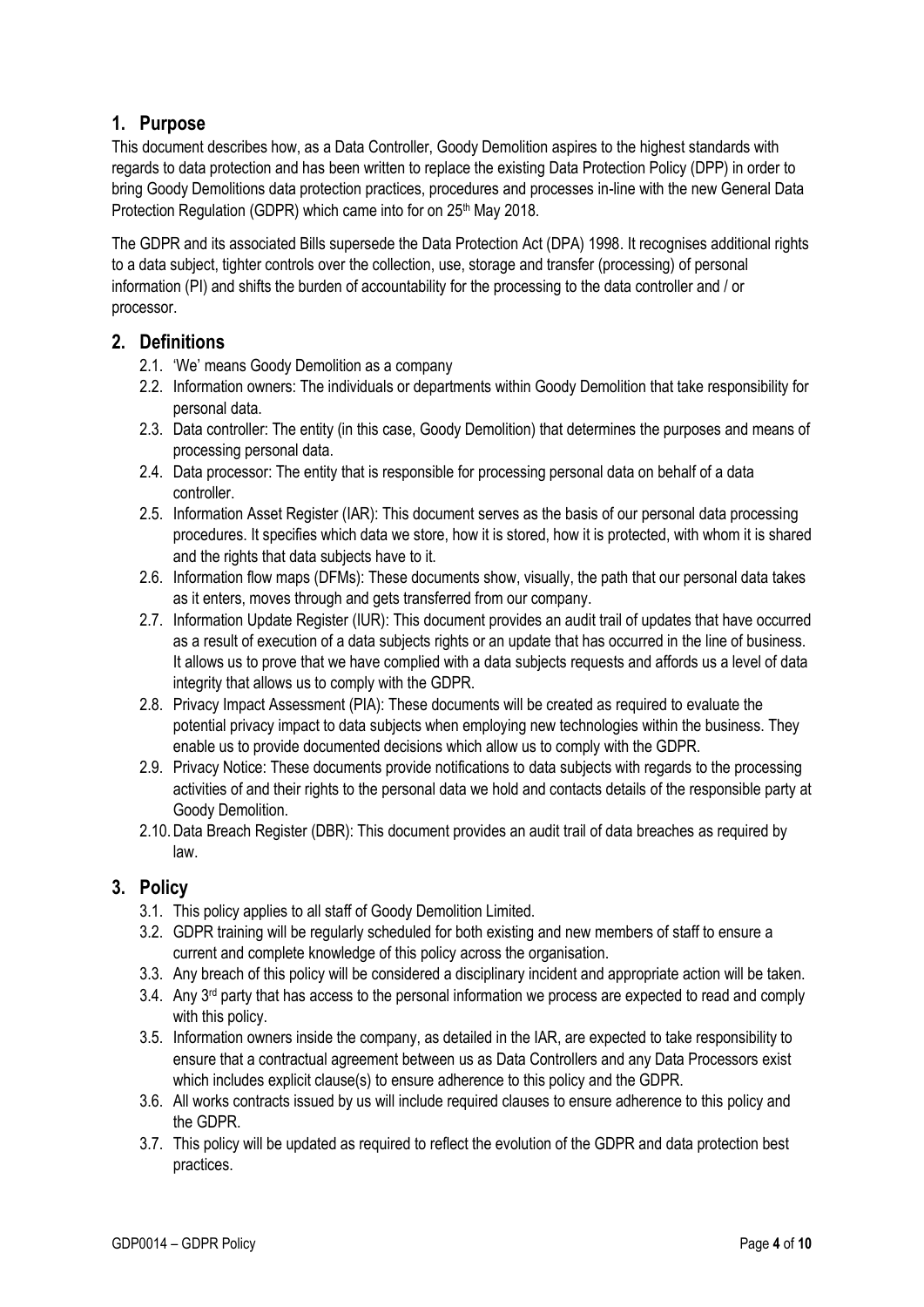# <span id="page-4-0"></span>**Core Principles**

The GDPR specifies that information will be processed according to 6 'Core Principles'. Goody demolition will adhere to these as follows:

> *"[Personal data will be] processed lawfully, fairly and in a transparent manner in relation to individuals"*

- 3.8. Goody Demolition will make every reasonable effort to ensure that data subjects are informed of the data controller, the purpose of the processing, disclosures to 3rd parties, provided with the retention period for any data that will be kept and any other relevant information.
- 3.9. Our data repositories have been identified and audited to ensure compliance with the GDPR 3.9.1. An Information Asset Register (IAR) has been created and will be updated as required.
	- 3.9.2. Information flow maps (DFMs) have been created that depict the lifecycle of the personal information that we process.
- 3.10. Information will always be processed fairly, with emphasis on the rights and freedoms of the data subject
- 3.11. Information will only be accessed under the context of its purpose as specified in the IAR
- 3.12.A Privacy Impact Assessment (PIA) will be undertaken whenever a new technology is employed throughout the business
	- 3.12.1. The legal bases for the processing of the data will be weighed against the rights and freedoms of the data subject.
	- 3.12.2. If the impact to the data subject will be potentially greater than the requirement to process the data then the technology not used
	- 3.12.3. The results of the PIA will be used to create policies and procedures for the use of the new technology with data privacy at the forefront of consideration
- 3.13. Individuals will be made aware that we will be processing their information and why we will be processing it, at the initial point of data collection.
- 3.14. Job applicants will receive the Job Applicant Privacy Notice with each and every application form that will be sent out.
- 3.15.Employees will receive an Employee Privacy Notice when they commence employment with us.
- 3.16.Other data subjects will receive an email, letter or will otherwise directed to the General Privacy Notice displayed on our website.
- 3.17.CCTV notices will be clearly displayed around our offices and will be visible to visitors. These notices will contain a direction to our Privacy Policy on our website.
- 3.18.A Privacy Notice will always be accessible on our website.

*"[Personal data will be] collected for specified, explicit and legitimate purposes and not further processed in a manner that is incompatible with those purposes; further processing for archiving purposes in the public interest scientific or historical research purposes or statistical purposes shall not be considered to be incompatible with the initial process"*

- 3.19.Goody Demolition only processes personal information for the legal purpose it is initially collected for. This purpose is communicated to the data subject upon collection.
- 3.20. The processing activities of personal information are recorded in the IAR which documents the following:
	- 3.20.1. Which personal data are processed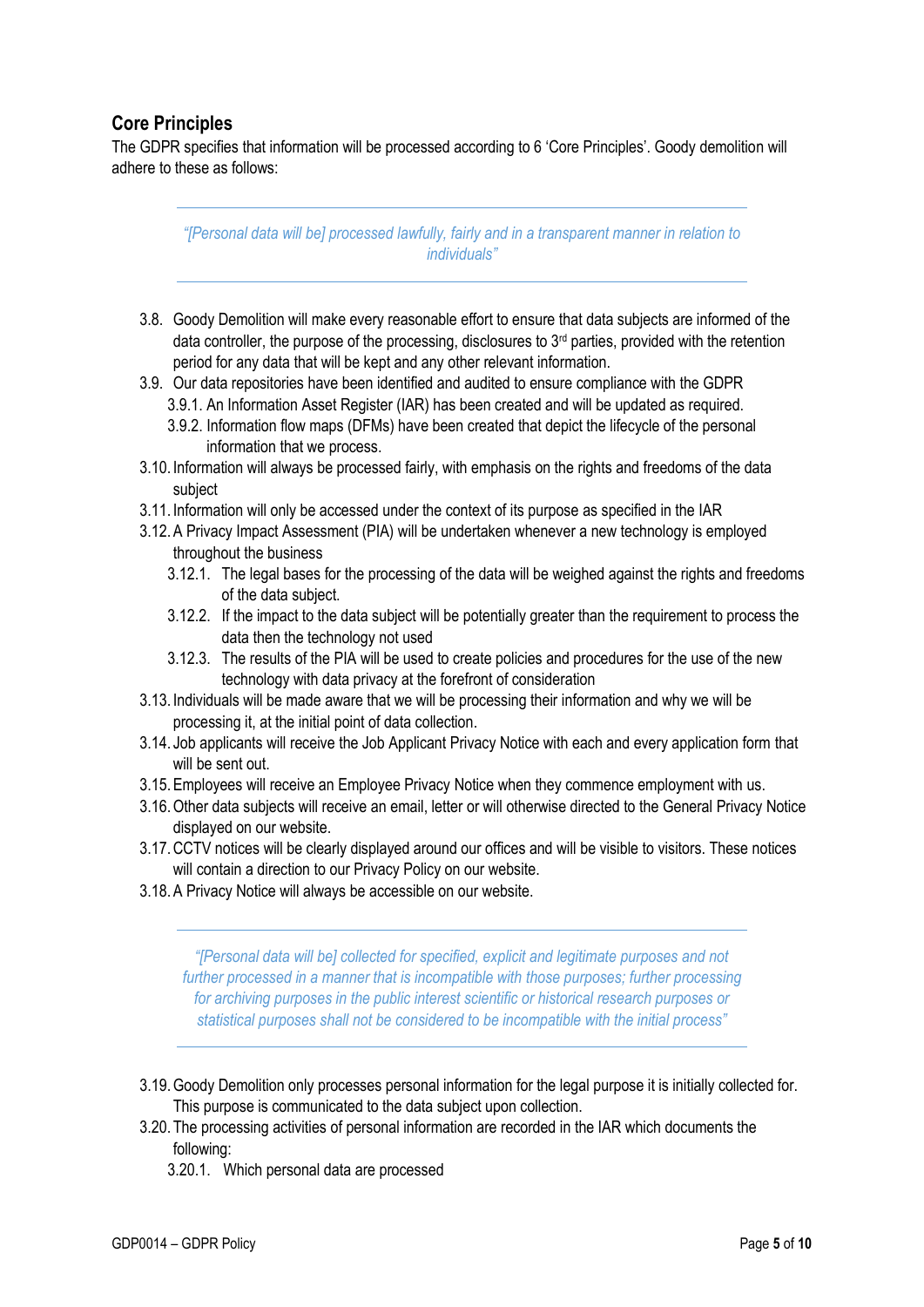- 3.20.2. The reason for processing
- 3.20.3. The legal basis for processing each personal data and where required the basis under Article 9 for processing special category data
- 3.20.4. The individual or business role responsible for the data
- 3.20.5. The general format of the data
- 3.20.6. The categories of individuals to which the data applies
- 3.20.7. Whether the data is ever transferred to a non-EU country
- 3.20.8. Whether consent is required for the processing of the data and if it has been obtained
- 3.20.9. Whether the data is shared with a  $3<sup>rd</sup>$  party
- 3.20.10. The data retention period
- 3.20.11. The location of the data
- 3.21. If we determine the most suitable legal basis for the processing of personal information will be one of legitimate interest, a Legitimate Interest Assessment (LIA) will be undertaken in order to compare our interests to that of the data subject.
- 3.22.Where our interests could be overridden by the data subjects' rights or freedoms, a risk analysis will be performed to measure the likelihood of the infringement of the data subjects' rights or freedoms.
	- 3.22.1. The decision to process the data will be made based on the outcome of the risk analysis; should it show anything other than a low risk, the data is not processed.
	- 3.22.2. Any LIAs will be kept alongside the IAR to provide documentation of our decisions.
- 3.23.We will never process information for any purpose other than the purpose defined, including for the allowable exceptions specified in the principle

*"[Personal data will be] adequate, relevant and limited to what is necessary in relation to the purposes for which they are processed"*

- 3.24.Goody Demolition only stores personal information that will be required to fulfil its purpose, as defined in the IAR.
- 3.25. Information collection procedures identified in the IAR are regularly audited to ensure the collected information is required and relevant

*"[Personal data will be] accurate and, where necessary, kept up to date; every reasonable step must be taken to ensure that personal data that are inaccurate, having regard to the purposes for which they are processed, are erased or rectified without delay"*

- 3.26.An information update request is sent to data subjects every year to ensure we hold the correct information for them
	- 3.26.1. Personal information is never sent with this request
	- 3.26.2. The request is time-limited; if we do not receive a reply within 4 weeks then the information is deemed out-of-date and is removed in compliance with this policy
- 3.27. Information identified as not required or relevant will be removed from the collection methods and methodically erased throughout the organisations historical records
- 3.28.Using the IAR and our DFMs, we will identify where the information resides
- 3.29. Information will be securely erased from any current stores
- 3.30.An Information Update Register (IUR) will be kept to reflect the updates made to ensure, in the event of backup restoration, the old data will not made current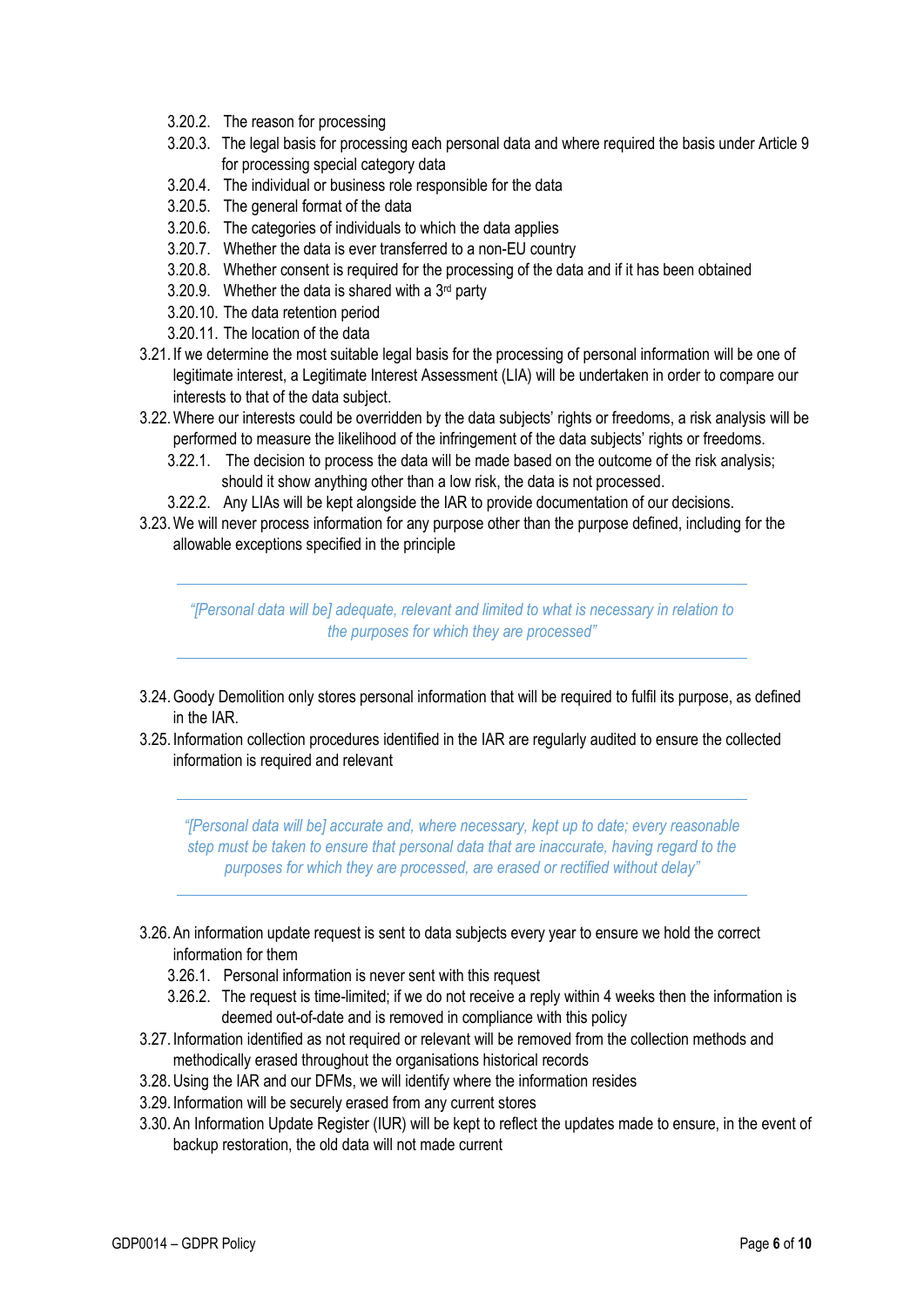- 3.30.1. Information registered in the IUR will be given a 365-day expiry date, in-line with the age of our data backups
- 3.30.2. The IUR will be regularly audited to remove expired entries
- 3.30.3. Upon data backup restoration, the IUR will be applied to the restored data to bring it up-to-date
- 3.31. Any updated information will be passed to relevant 3<sup>rd</sup> parties to ensure their data for the data subject is also updated and correct.
- 3.32. We will identify the 3<sup>rd</sup> party recipients of our personal information using our DFMs and IAR.

*"[Personal data will be] kept in a form which permits identification of data subjects for no longer than is necessary for the purposes for which the personal data are processed; personal data may be stored for longer periods insofar as the personal data will be processed solely for archiving purposes in the public interest, scientific or historical research purposes or statistical purposes subject to implementation of the appropriate technical and organisational measures required by the GDPR in order to safeguard the rights and freedoms of individuals"*

- 3.33.Retention periods for the various types of personal information are recorded in the IAR.
- 3.34.We will not store personal information, in any way, once its' purpose is no longer valid.
- 3.35.Expired information is securely removed in compliance with this policy.
- 3.36. Expired information will removed from any relevant  $3<sup>rd</sup>$  parties' databases after identifying those  $3<sup>rd</sup>$ parties using our information flow maps.

*"[Personal information will be] processed in a manner that ensures appropriate security of the personal information, including protection against unauthorised or unlawful processing and against accidental loss, destruction or damage, using appropriate technical or organisational measures"*

- 3.37.Physical records that contain personal information are always kept in a secure, locked filing area.
- 3.38.Access to secure filing areas is controlled by the Admin management and the HR management teams.
- 3.39.Only authorised personnel are granted access to secure filing areas.
- 3.40.Access to digital records that contain personal information is controlled via Access Control Lists (ACLs).
- 3.41.ACL memberships are authorised and reviewed by management on the schedule defined by our Control of IT Systems policy.
- 3.42.Encryption is employed where appropriate to secure digital communications.
- 3.43. The IT use policy defines the security measures we use to ensure access to digital systems to authorised employees.
- 3.44. The IT use policy defines the methods available for transferring information and the procedures for doing so.
- 3.45.Goody Demolition has attained the Cyber Essentials Certificate therefore its' IT systems comply with the certification security, process and management requirements.
- 3.46.Goody Demolition has attained and is governed by the ISO 9001 management system certification. Additional policies and procedures defined in our ISO 9001 management system demonstrate our commitment to general information security throughout the organisation.

#### <span id="page-6-0"></span>**Data Protection Officials**

3.47. The responsible party for any and all Data Protection enquiries is the HR management team.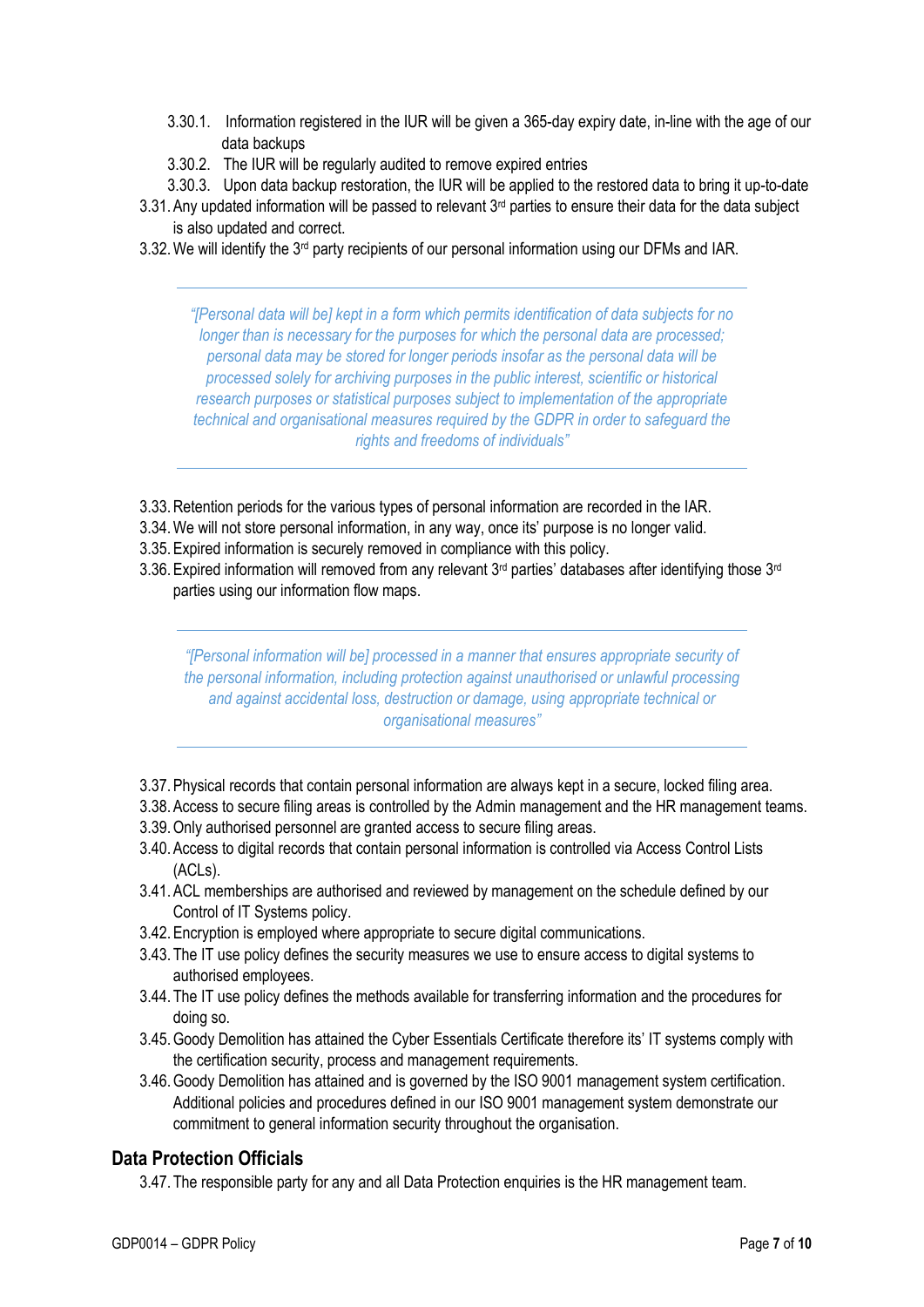- 3.48.All requests and enquiries regarding data protection will be directed to the HR management team.
- 3.49.We have determined that there is no requirement to appoint a Data Protection Officer based on the following reasons:
	- 3.49.1. We are not a public authority
	- 3.49.2. Our core activities do not require large scale, regular and systematic monitoring of individuals
	- 3.49.3. Although we do process information relating to criminal convictions and special category information, our core activities do not comprise these activities

#### <span id="page-7-0"></span>**International Transfers**

- 3.50.Where practical and preventable, we will never transfer personal information outside of the EU.
- 3.51.When information is transferred within the EU, the transfer must take place in compliance with this policy, adhering to security and privacy standards and practices whenever possible.
- 3.52.When information transfers outside the EU are unavoidable, every effort must be made to ensure the recipient of the information complies with the security and privacy standards and practices defined in this policy and / or demonstrates an adequate level of information protection compliance, for example the US Privacy Shield program.

## <span id="page-7-1"></span>**Data Subject Rights**

Data subjects have various rights to their personal information held by us.

- 3.53.Details of which right applies to which information are recorded in the IAR.
- 3.54.Any initiation of a request must be made in accordance with the procedure on the Privacy Notice to which the data subject applies.
- 3.55.Requests must be completed within 28 days following receipt of the request.
- 3.56. The secure transfer of the response must be made in compliance with this policy and where appropriate, the IT use policy.
- 3.57. Information that is held for a data subject can be identified on the IAR.
- 3.58. If a request is unfounded, excessive or repetitive, a fee will be charged to cover administration costs. The level of this fee is at the discretion of the management team but will be reasonable.
- 3.59.Any response when a fee has been charged must include:
	- 3.59.1. The reason for the fee
	- 3.59.2. Their right to complain to the ICO or other supervisory authority
	- 3.59.3. Their ability to seek to enforce this right through a judicial remedy
- 3.60.Any response when a request has been refused must include:
	- 3.60.1. The reason for the refusal
	- 3.60.2. The data subjects' right to complain to the ICO or other supervisory authority
	- 3.60.3. The data subjects' ability to seek to enforce this right through a judicial remedy
- 3.61.Any information erasures as a result of any request must be performed in compliance with this policy.

#### <span id="page-7-2"></span>**Information Disclosures**

- 3.62.All information disclosures to data processors, joint data controllers or data subjects will comply with this policy.
- 3.63. Information will never be disclosed to any 3<sup>rd</sup> party other than those that lawfully require it.
- 3.64. Information disclosures must be handled according to our information disclosure procedure (section 4.2)

#### <span id="page-7-3"></span>**Data Breaches**

- 3.65.Once detected, data breaches must be handled according to our data breach procedure (section 4.4).
- 3.66.A report to the ICO must be made within 72 hours following the discovery of the data breach where the breach may moderately (or higher) affect a data subject.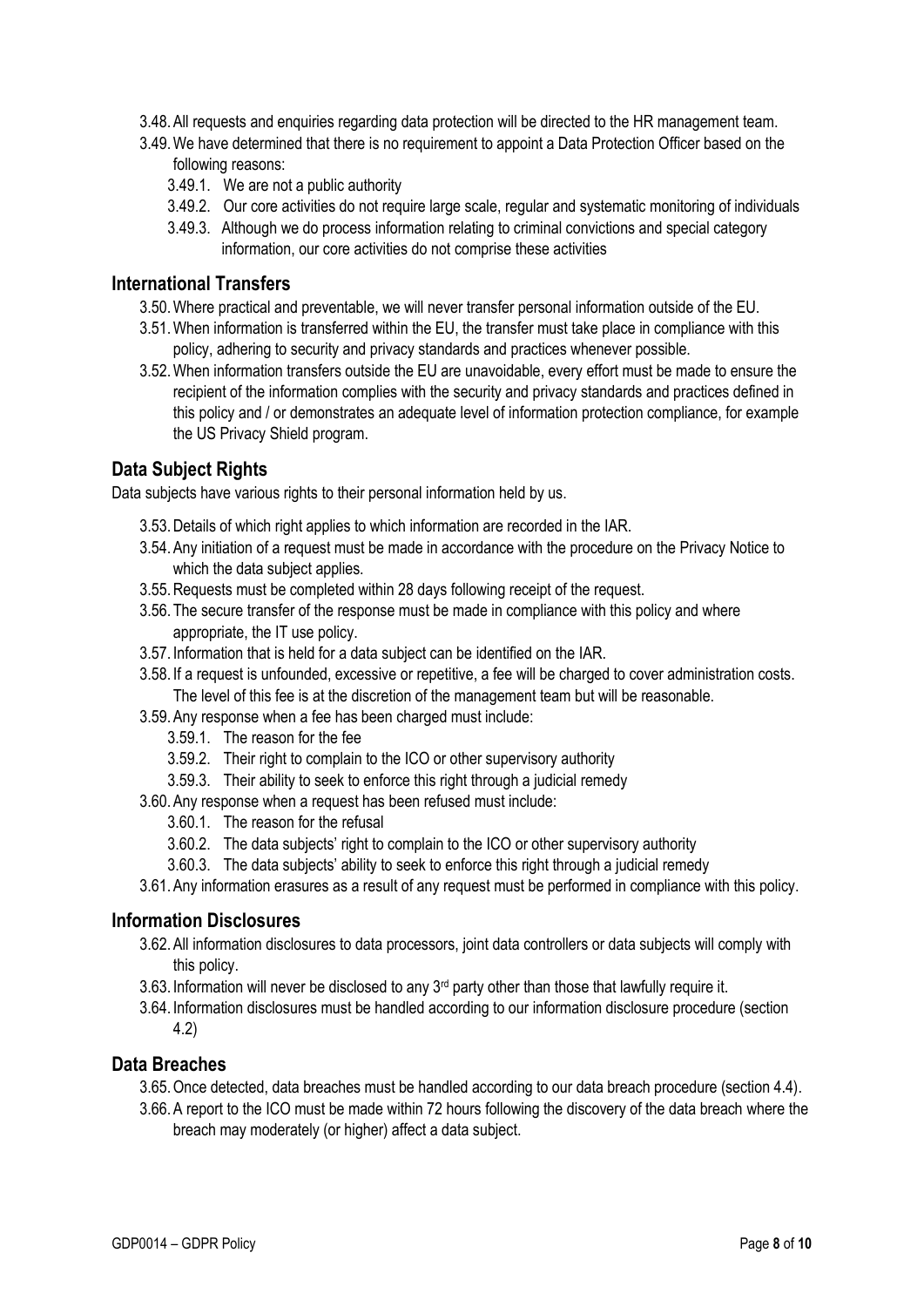- 3.66.1. Responsible staff must fill in a Data Breach form, available from the ICOs website: [https://ico.org.uk/media/for-organisations/documents/2258298/personal-data-breach-report](https://ico.org.uk/media/for-organisations/documents/2258298/personal-data-breach-report-form-web-dpa-2018.doc)[form-web-dpa-2018.doc](https://ico.org.uk/media/for-organisations/documents/2258298/personal-data-breach-report-form-web-dpa-2018.doc)
- 3.66.2. Keep the copy of the completed form in the data breach forms folder
- 3.66.3. Call the ICO on 0303 123 1113 and provide them with the information on the form or send the completed form to the email address specified on the form
- 3.67.Any data breach that can potentially and adversely affect a data subjects' rights and freedoms must be reported to the data subject without undue delay.
- 3.68.Responsible staff must complete a risk assessment to identify if there is a need to notify the data subject.
	- 3.68.1. The risk assessment must evaluate the likelihood and severity of the breach on the data subject.
	- 3.68.2. When the risk that the likelihood or severity is substantial, a Goody Demolition data breach form will be completed and sent to each data subject to which the breach concerns.
- 3.69. Any data breach must be recorded in the Data Breach Register.
- 3.70. Training will be provided to staff members to enhance their awareness of data breaches and the methods that they must use to detect and report them.
- 3.71.Deliberate, unauthorised access or alteration to personal information held by us by our employees will be classed as gross misconduct and will be handled according to our employment policy.

## <span id="page-8-0"></span>**4. Procedures**

- 4.1. Data Subject rights
	- 4.1.1. Access
		- 4.1.1.1. Verify the recipient of the requested data before sending it. Record the result of the check in the Rights execution register.
		- 4.1.1.2. Enter the details of the request in the Rights Execution register spreadsheet.
		- 4.1.1.3. Gain authorisation for the request from a member of the management team.
		- 4.1.1.4. Identify the method of transfer that will most suitably uphold the data subject's right of portability.
		- 4.1.1.5. Ensure, where applicable, the data requested is transferred adhering to this policy and the Information Disclosures procedure.
		- 4.1.1.6. Record the data transfer in the Data Transfers register spreadsheet
	- 4.1.2. Rectification and erasure.
		- 4.1.2.1. Verify the identity of the individual making the request.
		- 4.1.2.2. Enter the details of the request in the Rights Execution Register spreadsheet.
		- 4.1.2.3. Gain authorisation for the request from a member of the management team.
		- 4.1.2.4. Using the IAR and the Data Transfers register, identify to which 3<sup>rd</sup> parties the data has been transferred.
		- 4.1.2.5. Inform any 3<sup>rd</sup> parties of the update to the personal data, adhering to this policy and the Information Transfers procedure.
		- 4.1.2.6. Record the data transfer in the Data Transfers register spreadsheet.
		- 4.1.2.7. Record the data update in the data update register spreadsheet. Ensure the ID for the record is entered into the corresponding entry in the rights execution register.
	- 4.1.3. Objection
		- 4.1.3.1. Verify the identity of the individual making the request. Record the result of the check in the Rights execution register.
		- 4.1.3.2. Enter the details of the request in the Rights Execution Register spreadsheet.
		- 4.1.3.3. Gain authorisation for the objection from a member of the management team.
		- 4.1.3.4. Where the result of an objection is a data update or erasure, refer to 4.1.2.